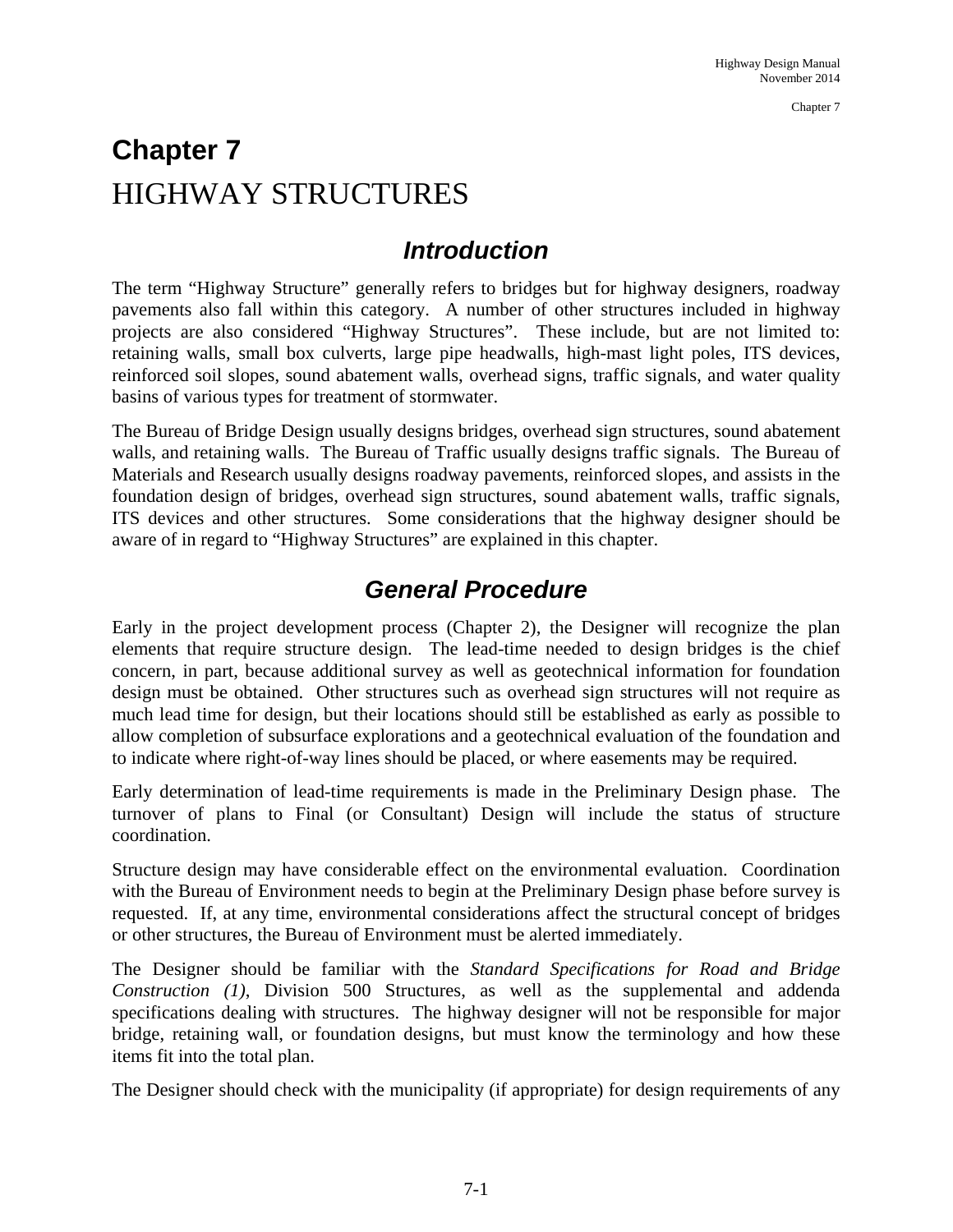structure if the maintenance responsibility is not to be assumed by the NHDOT.

## *Roadside Safety*

Above ground structures should be located outside the clear zone if practical. If a structure is located within the clear zone, it should be protected by guardrail or other barriers. Sign bases within the clear zone must be breakaway type or be protected. The following references contain criteria for safety practices: the AASHTO publication, *Roadside Design Guide (2);* the FHWA publication, *Safety Design and Operational Practices for Streets and Highways (3);* the AASHTO publication, *Design and Operational Practices Related to Highway Safety a Participants Notebook (4);* and the AASHTO publication, *Standard Specifications for Structural Supports for Highway Signs, Luminaires and Traffic Signals (5)*.

Other roadside features, such as retaining walls or sound abatement walls, should also be considered early in the design process and placed outside the clear zone or protected as necessary. Consideration should be given for placement of structures beyond the clear zone to accommodate future planned roadway widening (i.e. considering a longer clear span of a bridge to accommodate an ultimate width for a 3 lane versus 2 lane roadway).

In addition to moving objects outside of the clear zone, a berm should be considered in front of overhead sign structure supports and ITS camera poles to minimize the potential hazard of the object falling within the travel lanes and to minimize the potential for damage to infrastructure. An earth berm should also be considered in front of sound abatement walls to allow for potential redirection of vehicles away from the sound abatement wall or regaining control of the vehicle. The berm should be considered during the design of the foundations and included in the cover over the foundations.

For additional information on Roadside Safety, see the Highway Design Manual, Chapter 11.

## *Bridge Design*

Bridges, as defined by NH State Law RSA 234:2, are all structures greater than, or equal to 10 feet in span measured along the centerline of the roadway. (This includes multiple adjacent pipes or structures that are not separated by more than half of their diameter.) Bridge designs are proposed or reviewed by the Bureau of Bridge Design. Coordination between Highway Design and Bridge Design is stressed in earlier chapters and reemphasized in this chapter. Begin coordination early to provide sufficient lead-time. All preliminary coordination must be initiated through the appropriate Design Chief of Bridge Design. All transmittals to Bridge Design should be addressed in writing to the Design Chiefs of Bridge Design, with an attention to the Designer.

See the NHDOT *Bridge Design Manual (6)* for additional and/ or more detailed information relative to bridge design. See the NHDOT Highway Design Manual, Chapter 2 for a more detailed description of the required coordination efforts and the order/phase of design associated with the coordination efforts.

### **Establishing Bridge Criteria**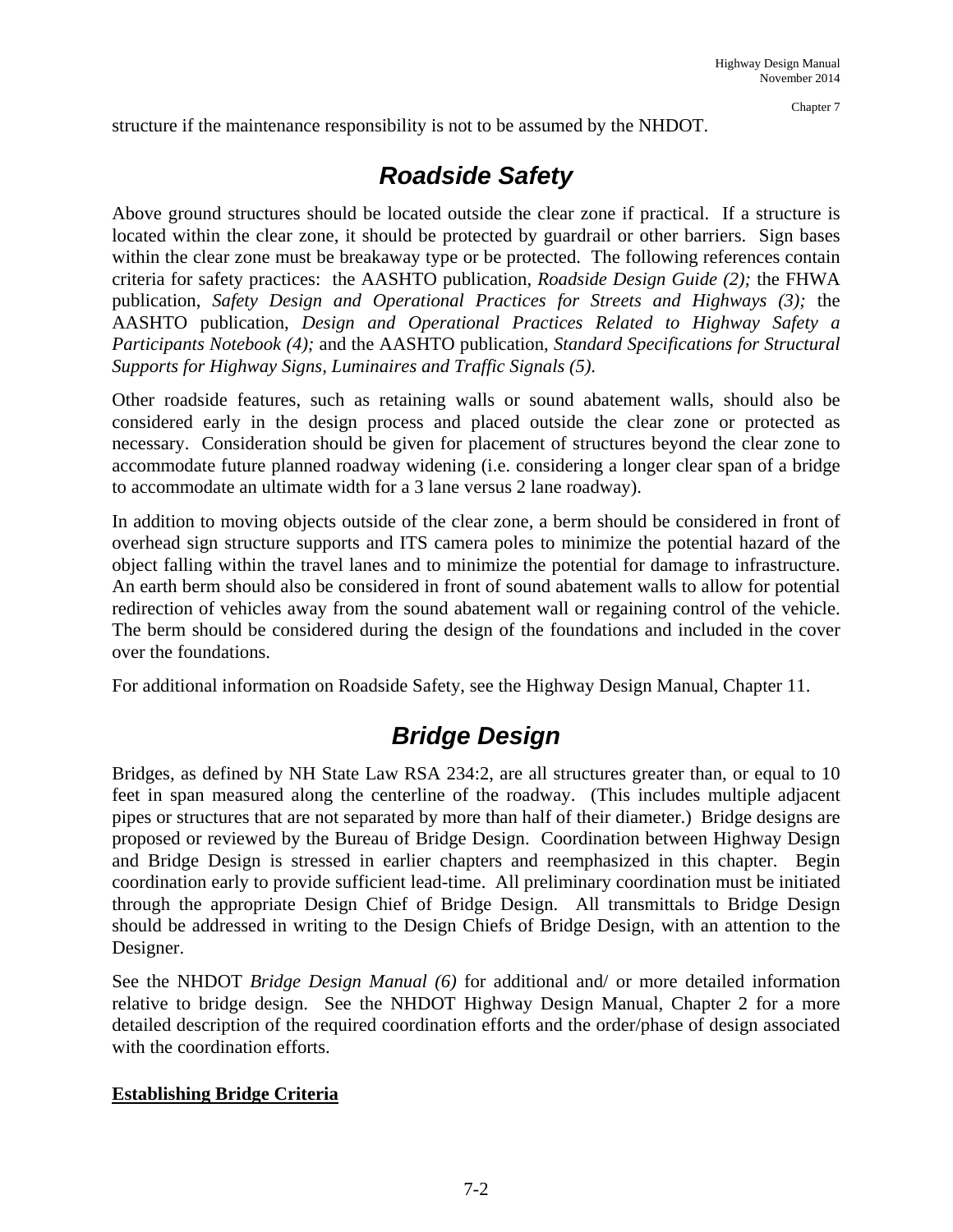The following criteria may be used for preliminary line and grade studies:

- Bridges should be placed on tangents when possible.
- Vertical curves shall be placed outside the bridge limits when possible.
- Bridge grades should be 1% or more, when feasible, for effective surface drainage and runoff of de-icing chemicals. In constrained areas, e.g., urban or environmentally sensitive areas, the bridge grade should not be less than 0.5%. For sag vertical curves and Type II crest vertical curves (see Chapter 4), the minimum instantaneous grade on the bridge should meet the above requirements. For Type I crest vertical curves, K values  $\leq$  32 should be used. This will ensure a minimum grade of approximately 0.5% about 50 feet from the crest.
- The minimum vertical clearance over Interstate highways and at Interstate interchanges is 16'-6". The minimum vertical clearance over all other highways is 14'-6". The minimum vertical clearance must be maintained across the full width and along the length of the over passed roadway. See Chapter 3 for additional information. If there is any doubt as to the clearance to be used, the issue should be resolved with the Highway Design Administrator.
- Structures over railroads should have 22'-6" minimum clearance unless otherwise stated by the Chief of Design Services. (See Chapter 3 for additional information.)
- Structures over waterways should clear a 100-year flood elevation by 1 foot of free board clearance. The "free-board" clearance is measured from the calculated or recorded high-water elevation, to the lowest point of the bridge superstructure.
- The effect of structures on sight distance (including bridge rail) must be analyzed early to avoid creating unsafe operating conditions.
- Avoid superelevation transitions on a bridge deck if possible. If a superelevation transition or runoff is located in the middle of a span, verify with the Bridge Designer that this does not create a negative camber in a beam. If possible, begin or end transitions off the structures or begin or end the transitions at the centerline of bearing of an abutment or pier.
- For deck structures, the cross slope of the travel way should continue to the curb if the shoulder width is 5 feet or less, rather than match any break in the approach superelevation. For shoulder widths wider than 5 feet, the cross slope should be broken on the high side (only) of a superelevated deck section, to match the cross slope of the approaches. This would prevent any water from traveling across the slope and potentially freezing.
- Low points of sag vertical curves or superelevation crossovers should be placed so these features occur outside the limits of the bridge deck and approach slab because of the objectionable appearance of a sag camber in a beam and installation of drainage structures.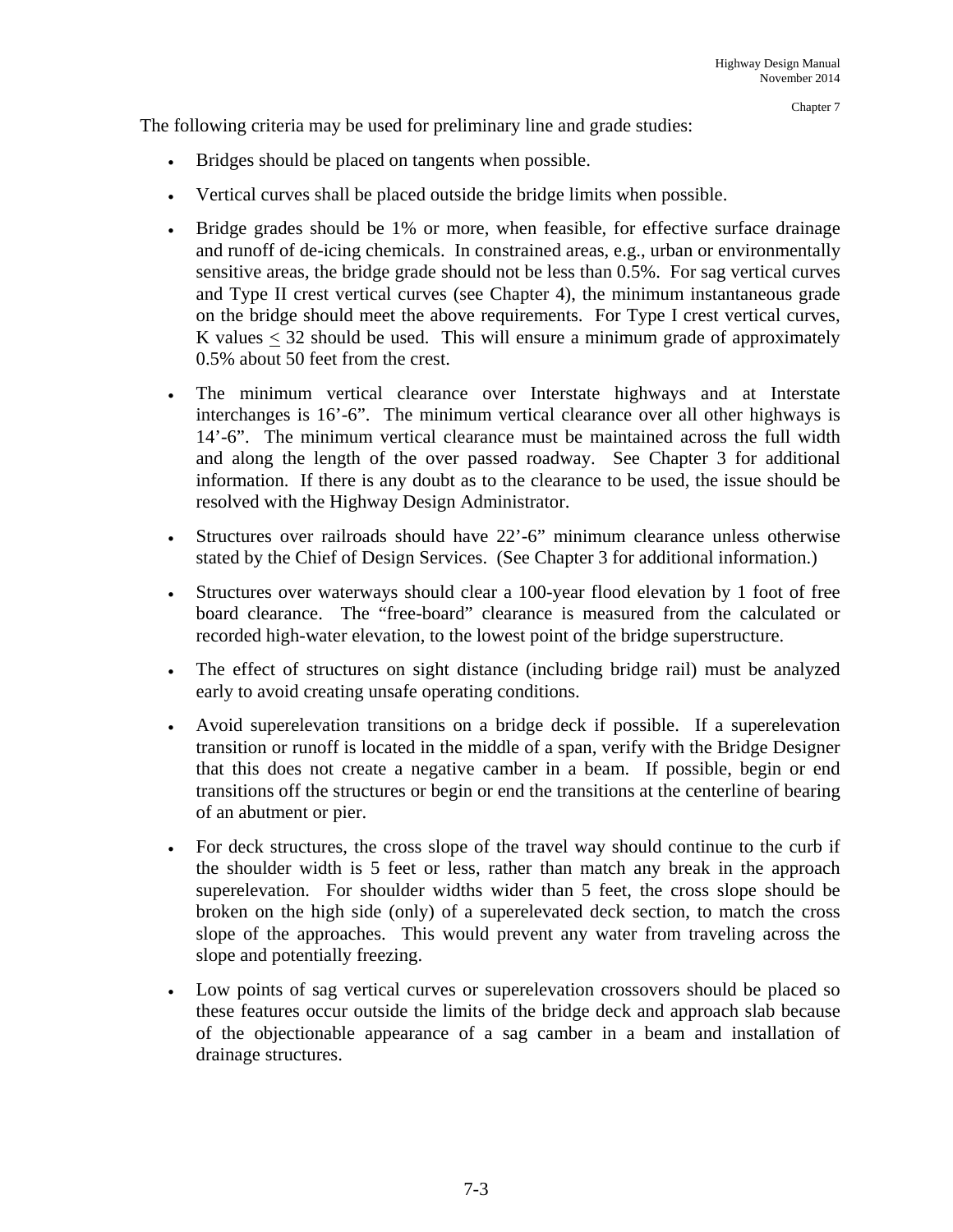The deck overhang (distance from center of girder to edge of deck coping) dimension usually ranges from 2-3 feet.

#### **Initial Bridge Plan Coordination**

After Highway Design has determined that a bridge crossing is required, the preliminary line, grade, and typical section are forwarded to Bridge Design. For structures over waterways, a preliminary minimum profile elevation should be requested from Bridge Design, based on a hydraulic analysis and assumed structural depth. Bridge Design requests bridge surveys and, later, bridge borings. Bridge Design then prepares preliminary bridge plans for coordination with Highway Design and other agencies, as appropriate.

Highway Design reviews the preliminary bridge plans for general agreement with the highway plans, but in particular these items should be checked:

- State and Federal project numbers;
- Station and angle of crossing. Bridge Design should be given a copy of the SDR survey plot, along with the field book pages further describing the bridge area. Geometric data should be checked carefully, particularly if the alignment is curved through the bridge site;
- Horizontal alignments, typical section(s) and superelevation(s);
- Finished grade, original ground and location of profile grade line(s);
- Approach curbs, type of approach railing, sidewalk, fencing, roadway rail (or barrier) connection to the bridge rail and rail or other protection of piers and/or abutments;
- Typical sections of the facility to be crossed may be modified to match abutment design. Check the effect on drainage and check the approach slab effect on catch basins. Verify how stormwater from the bridge is drained (i.e. scuppers) and if additional drainage is required to accommodate stormwater from the bridge;
- Drainage proximity to piers;
- Adequate provision for utilities and lighting on the structure, including future utility considerations;
- Clearance to the roadway below the bridge work;
- Lowering of the over passed roadway, or altering the typical section may affect frost protection of abutment/pier footings;
- Coordination with the Bridge Design on the zone of intrusion and details of single slope barrier so that the pier or sound abatement wall designs and shoulder width designs can consider these details;
- Traffic control phasing, construction sequencing and construction access; and
- Utility needs or relocations.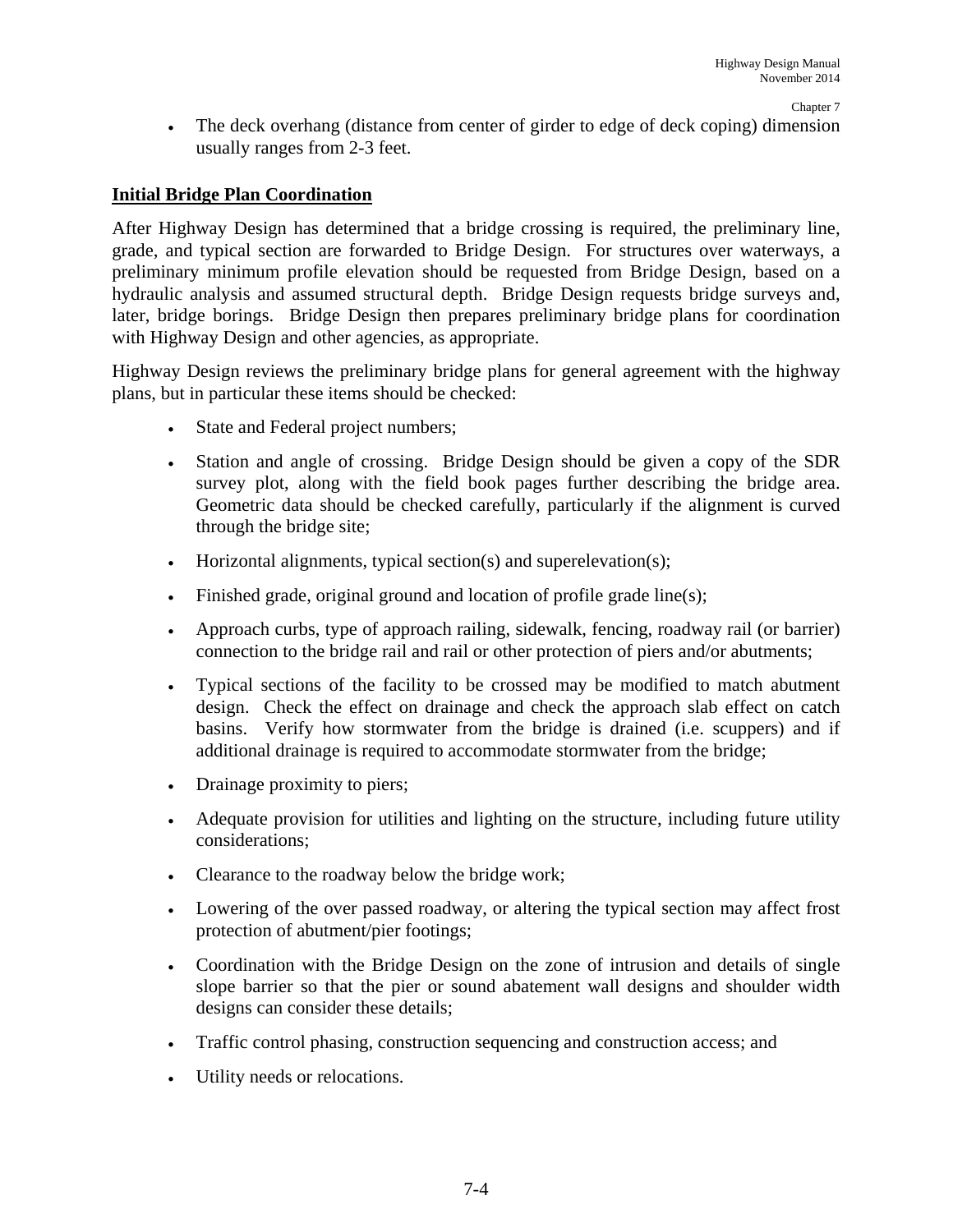**Bridge Design shall be notified of any change made to any of the items listed above or any revision that will affect the bridge design.** 

#### **Final Bridge Plan Coordination**

When detailed bridge plans have progressed sufficiently, they will be submitted to Highway Design again for review. The plans should be checked for general agreement with the highway plans, but in particular these items should be checked:

- Verify the alignment, profile and approach typical sections are consistent with the highway details;
- Sheet numbers and total sheets in the project;
- Summary of bridge quantities for use of roadway items. The estimated unit prices in the bridge portion of the estimate must match the unit prices used in the roadway portion;
- Earthwork pay limits near the bridge;
- Proximity of blasting required for roadway rock excavation near the existing or proposed bridge. (Special precautionary measures may be required due to the blasting operations.);
- Coordinate with the bridge designer to ensure that all work at the roadway/bridge interface area has been accounted for and that quantities are not duplicated or omitted;
- Roadway guardrail post proximity to pier/abutment footings;
- Traffic control phasing and construction sequencing. Coordinate with the Bureau of Construction for a constructability review and construction access viability; and
- Utility needs or relocations.

At the Preliminary PS&E phase, road plans, draft Prosecution of the Work (POW), draft Traffic Control Plan (TCP) narrative, and bridge plans should be coordinated with the Bureau of Bridge Design. Preliminary bridge items, quantities and unit prices will be forwarded to the Bureau of Highway Design.

Roadway and bridge estimates must be checked for duplicated items. If duplicate items exist, be sure to show a contract total on the appropriate roadway summary sheet and clearly depict it as 'Not an Item Total' in the appropriate location on the summary table.

## *Retaining Walls*

Retaining walls are used in cut and fill locations where space does not permit an appropriate slope to extend to the original ground. There are several types described herein, but other systems, variations or combinations of systems may be considered when making comparative estimates. See the NHDOT Bridge Design Manual *(6)*, Chapter 6, Section 6.4 "Retaining Walls"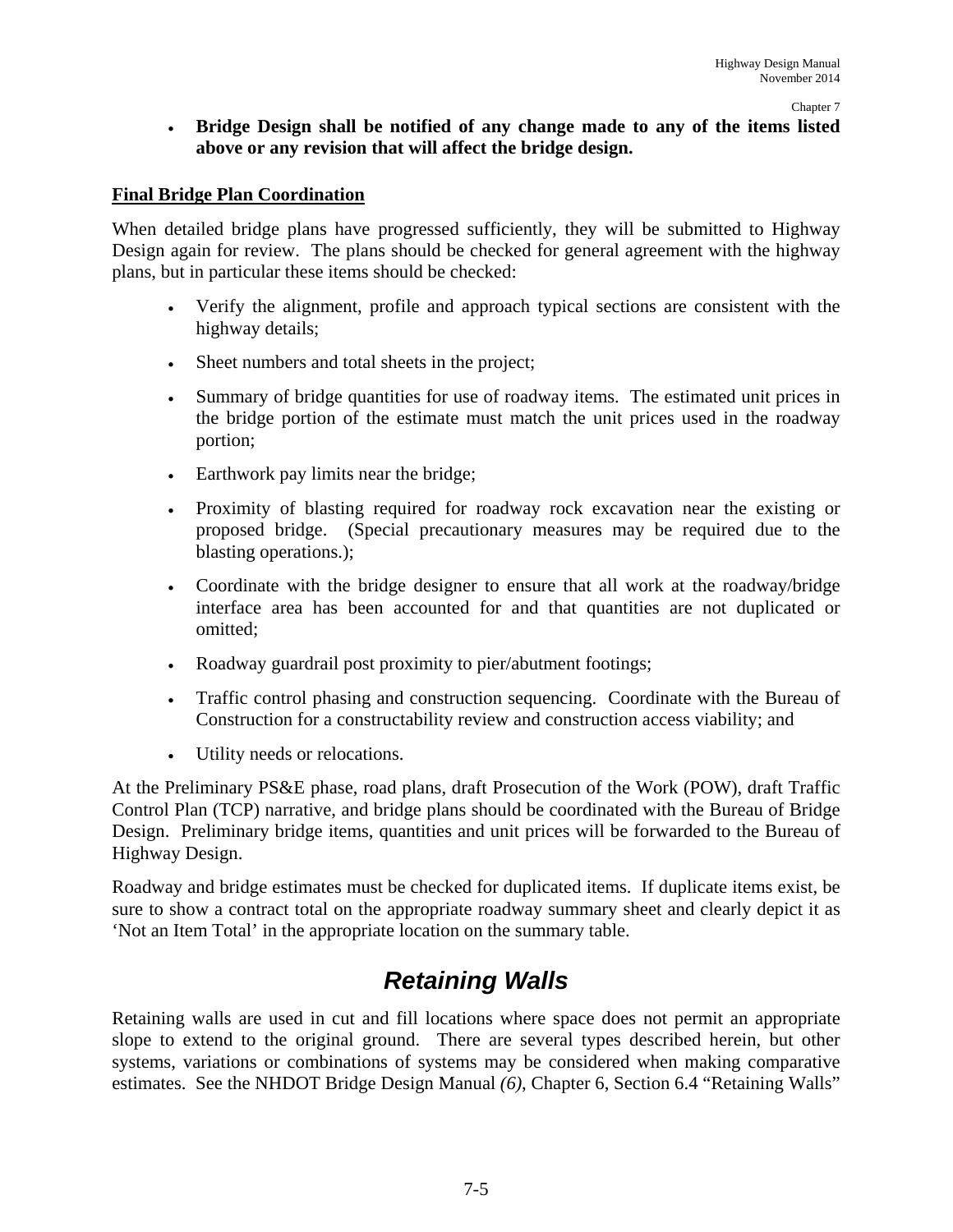for additional information. The latest version of the Bridge Design sample plans and manual can be found at http://www.nh.gov/dot/org/projectdevelopment/bridgedesign/documents.htm.

The need for a retaining wall should be recognized during the Preliminary Design phase and should be shown on the hearing plan. A length and height should be determined in coordination with Highway Design. The need for hand rail/guardrail at the tops of walls should be considered in the evaluation. Environmental and other site conditions sometimes influence the choice of wall types and therefore comparative estimates should be available for conceptual reviews as well as for engineering decisions.

A retaining wall design typically requires the input of Bridge Design, Highway Design and the Material and Research Bureaus. The design effort includes establishing the wall alignment and the top and bottom elevations; analyzing the external stability of the wall (i.e., sliding and overturning); analyzing the global stability (i.e. failure behind or below the wall); designing foundation treatments to support the wall; and providing the structural analysis and details for non-proprietary walls. The internal stability of proprietary retaining wall systems is provided by the manufacturer during the construction phase. While Highway Design may design smaller walls, the Bridge Design and Materials and Research Bureaus should be consulted to review the design. Other bureaus or external groups may be involved in approvals of wall appearance or right-of-way negotiations, so it is important to have sufficient lead time for design, review and decision making.

During the Preliminary Design phase, foundation, economic, environmental and right-of-way impacts are evaluated with the Bureau of Bridge Design, the Bureau of Materials and Research, and the Federal Highway Administration (FHWA) (overview projects only) to determine the type of structure to be used on the project.

Consider the following items for the layout and design of retaining walls:

- Functional classification and applicable wall type options;
- Highway geometry;
- Design Clear Zone requirements;
- Amount of excavation required;
- Traffic characteristics:
- Constructability and traffic control;
- Impact to adjacent environmentally sensitive areas;
- Impact to adjacent structures or buildings;
- Potential added lanes;
- Length and height of wall;
- Limits of slope work or grading to match the wall into the surrounding area;
- Materials to be retained;
- Foundation support, external stability and potential for differential settlement;
- Groundwater and frost protection depth;
- Earthquake loads, if applicable;
- Right-of-way costs or need for construction easements;
- Risk:
- Overall cost;
- Guardrail or sound abatement wall posts/ foundation locations;
- Maintenance concerns;
- Utilities;
- Railroads:
- Land use above the wall (i.e. fencing needs); and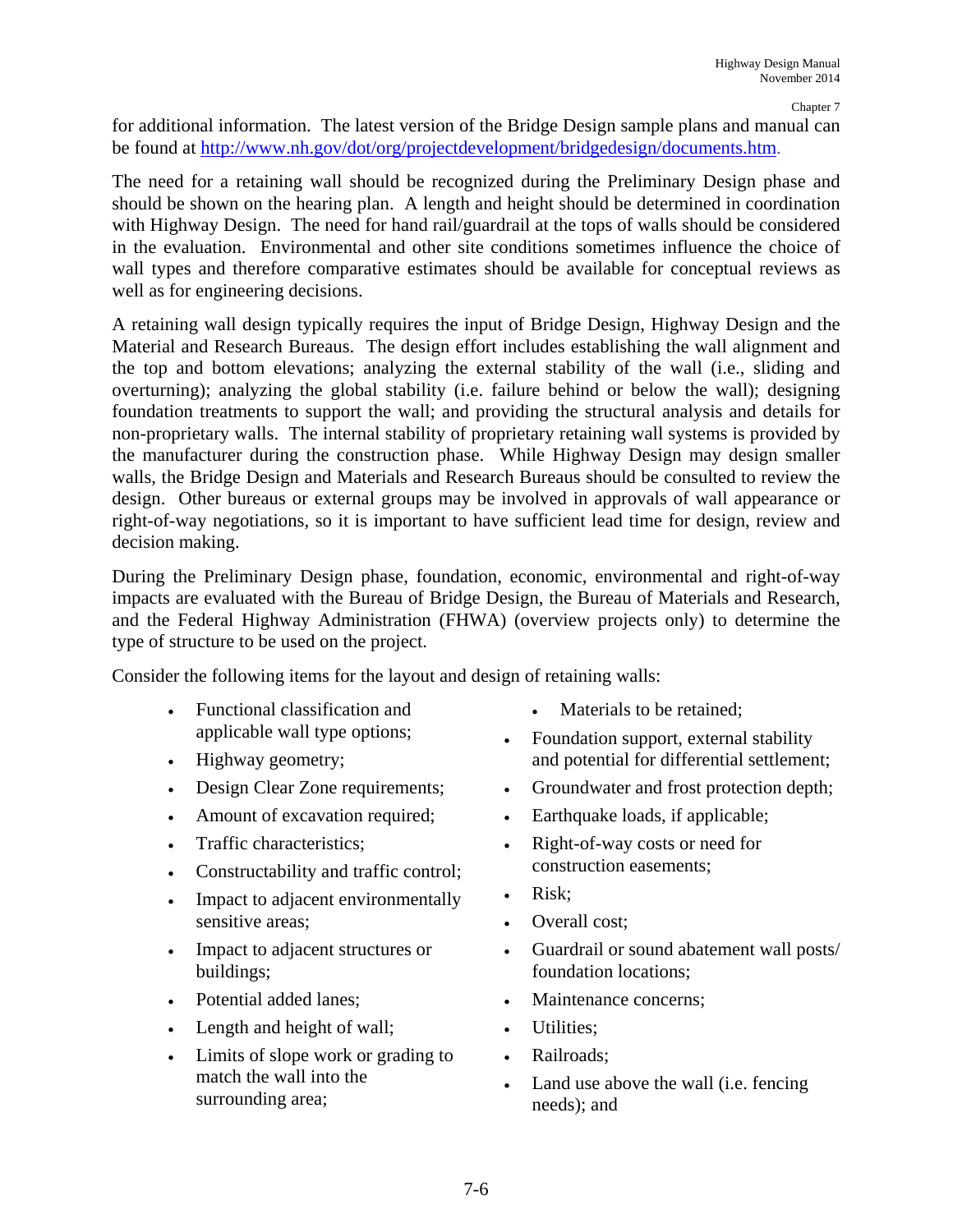ITEM 209.201

SUITABLE FILL<br>(TYP) (SUBSIDIARY)

 $6''$ 

Chapter 7

Visual appearance.

### **Reinforced Concrete Walls**

Reinforced concrete walls usually consist of cantilever walls, which allow construction of taller and thinner walls. Figure 7-1 shows the general configuration of a cantilever wall. Dimensions and drainage provisions shown are approximate and are to be specified by the structural designer. The wall face can be surfaced with a variety of textures, patterns, colors and materials, which enhance its appearance and help it blend in with the surroundings. See the NHDOT Bridge Design Manual *(6),* Chapter 2, Appendix 2.6 for examples of surface wall treatments.





Typical Wing Section Elevated U-Back with Butterfly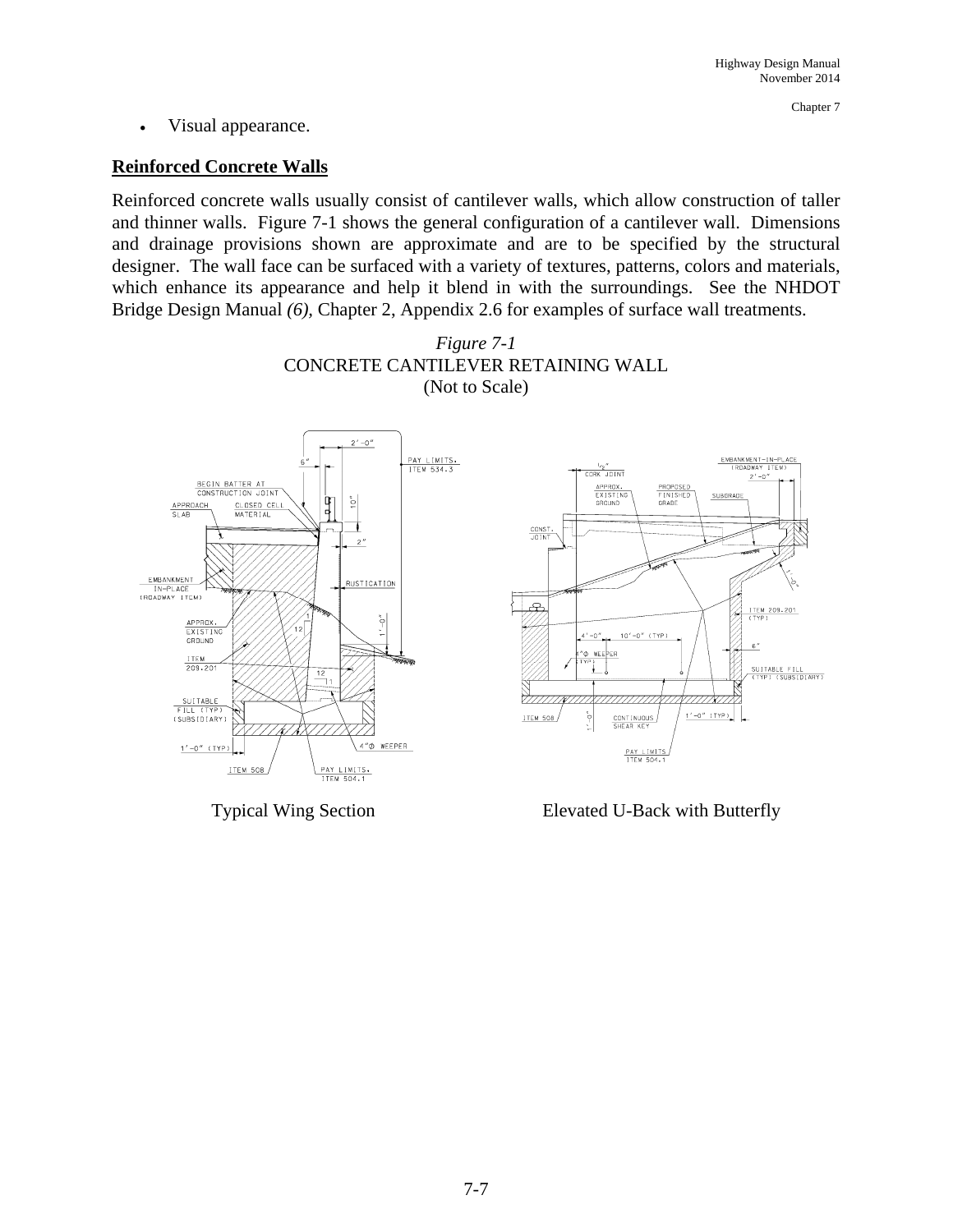

Greater than 1 foot Structural Fill

### **Mortar Rubble Masonry Walls**

Mortar Rubble Masonry (MRM) walls may be used in the same applications as those described for gravity walls except as a very high wall or to support very steep slopes. This type of wall is most commonly used in front of houses or other buildings at the back of sidewalks (see Figure 7- 2) to prevent slope encroachments and for aesthetic enhancement. In some instances a form liner can be used with a mass concrete wall to mimic the MRM look in lieu of an actual MRM wall (see the Gravity Retaining Walls section for additional details).





### **Concrete Gravity Retaining Walls**

Concrete Gravity Retaining Walls are constructed with mass concrete and derive their capacity to resist lateral loads though the dead weight of the wall. These walls should not be used if their foundations cannot be designed to limit total and differential settlements to acceptable limits.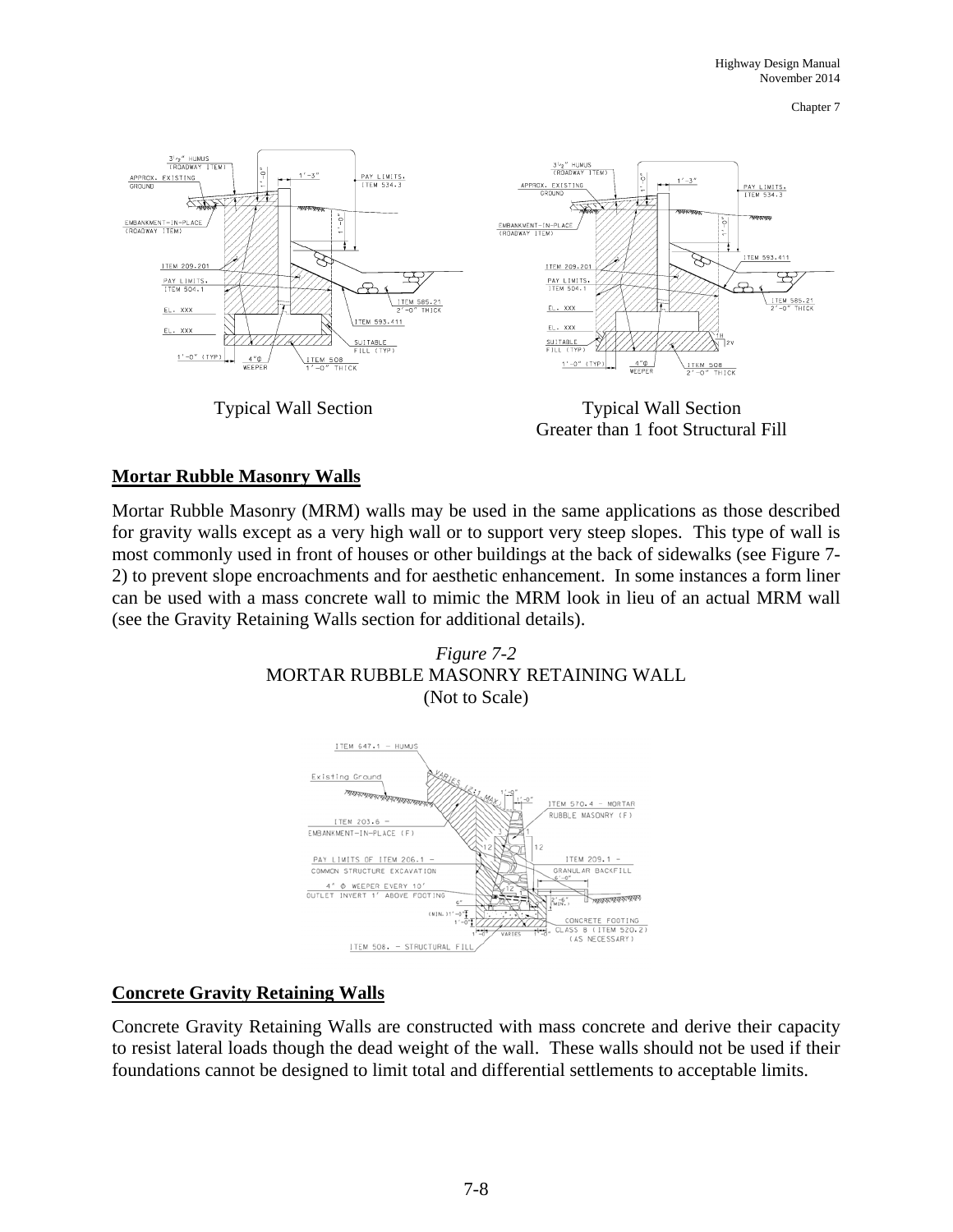### *Figure 7-3*  TYPICAL GRAVITY RETAINING WALL (Not to Scale)



#### **Mechanically Stabilized Earth Walls**

Mechanically Stabilized Earth (MSE) retaining walls employ metallic (inextensible) or polymeric (extensible) tensile reinforcements in the soil mass and a vertical or near-vertical facing element (see Figure 7-4). MSE retaining walls may be well suited where differential settlements are anticipated. MSE retaining walls are generally a lower cost alternative to reinforced concrete retaining walls. The facing for MSE walls include reinforced precast concrete panels and segmented concrete blocks. MSE walls are proprietary systems that require approval by the Department's Retaining Wall Committee. The Bureau of Bridge Design maintains a list of approved MSE wall systems along with any limitations or restrictions for a particular wall system. A special provision (Section 592) for MSE walls and a special provision (Item 209.5) for modified granular backfill are required.

MSE retaining walls should not be used when utilities, drainage, or other roadway features must be constructed within the reinforced zone (however limited intrusion of these features may be allowed after evaluation), when floodplain erosion may undermine the reinforced fill zone, or where the depth of scour cannot be reliably determined. Coordination of guardrail and sound abatement wall posts and foundations shall occur to ensure correct spacing is achieved for the selected retaining wall type.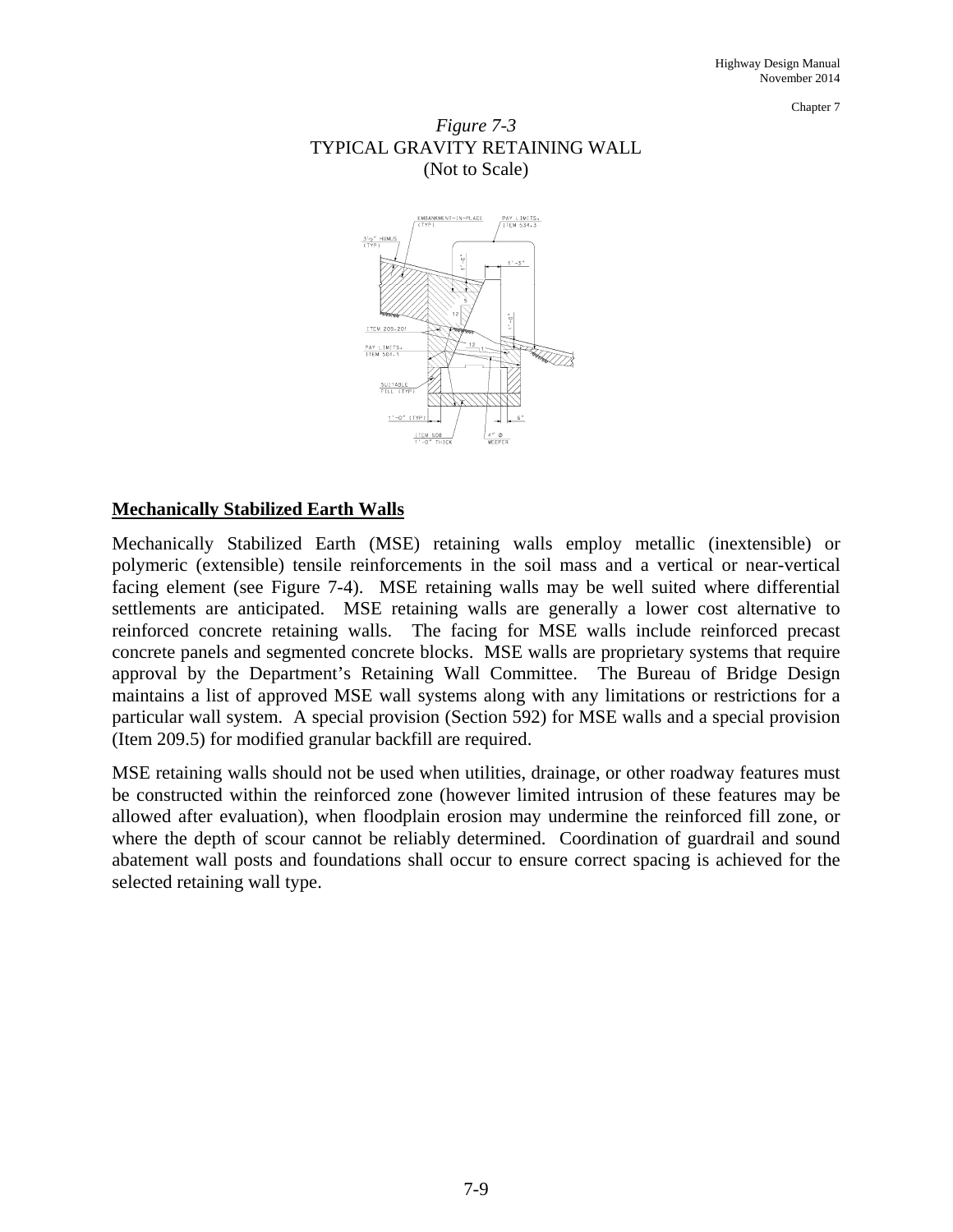

#### Typical for MSE Wing Wall in Cut with Granular Backfill Below Leveling Pad Only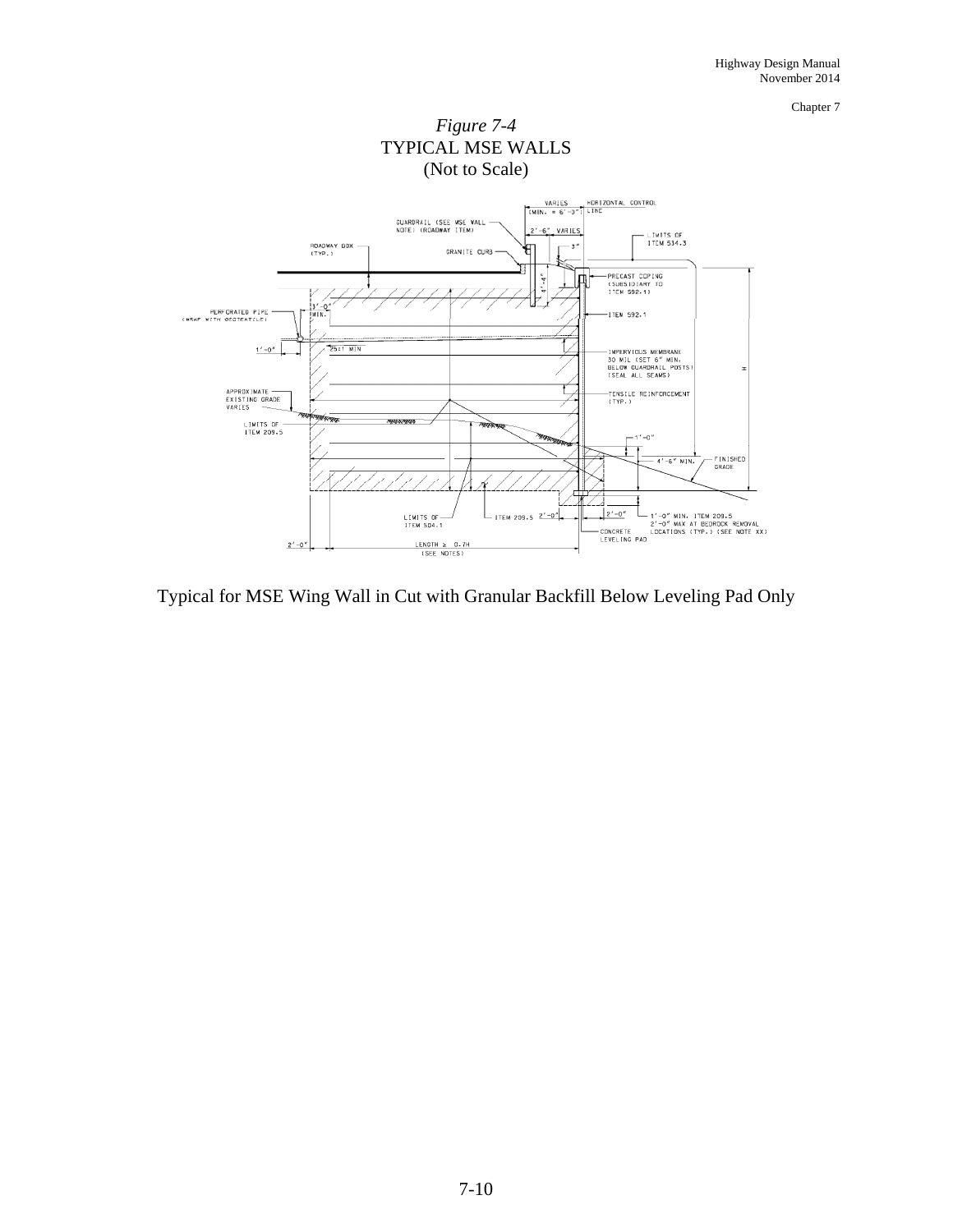

#### Typical for MSE Wing Wall in Cut with Full Width Layer of Granular Backfill Below Wall



Typical MSE Wall Section in Fill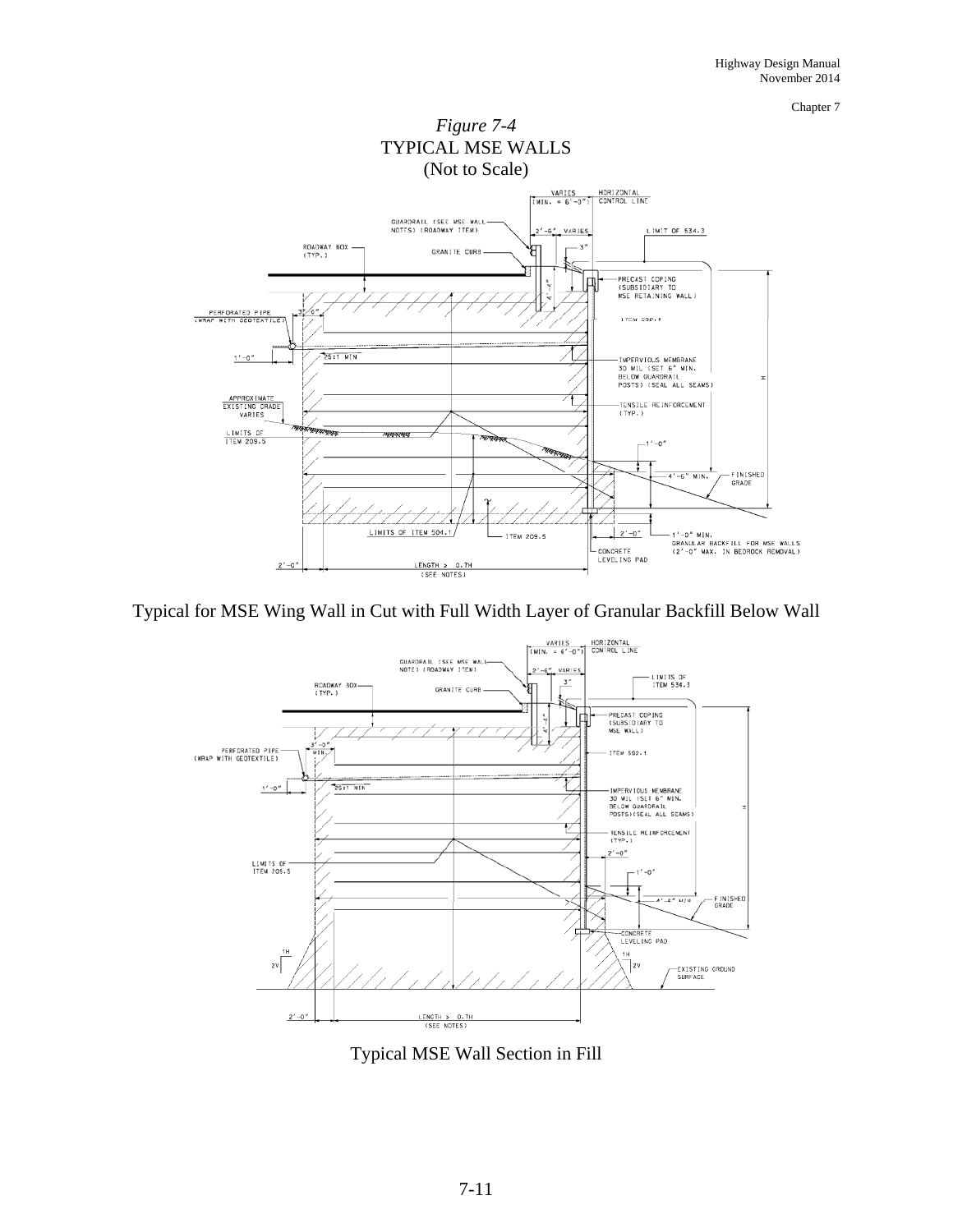

*Figure 7-4*  TYPICAL MSE WALLS (Not to Scale)

Typical Abutment Section on MSE Wall

### **Prefabricated Modular Gravity Walls**

#### Bin/Crib Walls

These walls are constructed with interlocking beams of precast concrete, steel, aluminum, or treated timber that are filled with either earth or stone. The chief advantages are flexibility and comparatively low cost. Figure 7-5 shows an example of the bin/crib walls.

#### Gabion Walls

Gabions are a specific type of bin wall that employ wire mesh baskets filled with rock fragments as shown in Figure 7-5. Although gabions can be used for retaining walls, the more common use is for erosion control where poor base soils or washouts suggest a flexible structure. A special provision (Section 584) is required for gabion walls.

#### Segmented Concrete Block Walls

These walls consist of interconnected, small, unreinforced, precast concrete blocks that are generally used for shorter wall height applications. For wall heights greater than a few feet MSE tensile reinforcement would be required. These wall systems require approval by the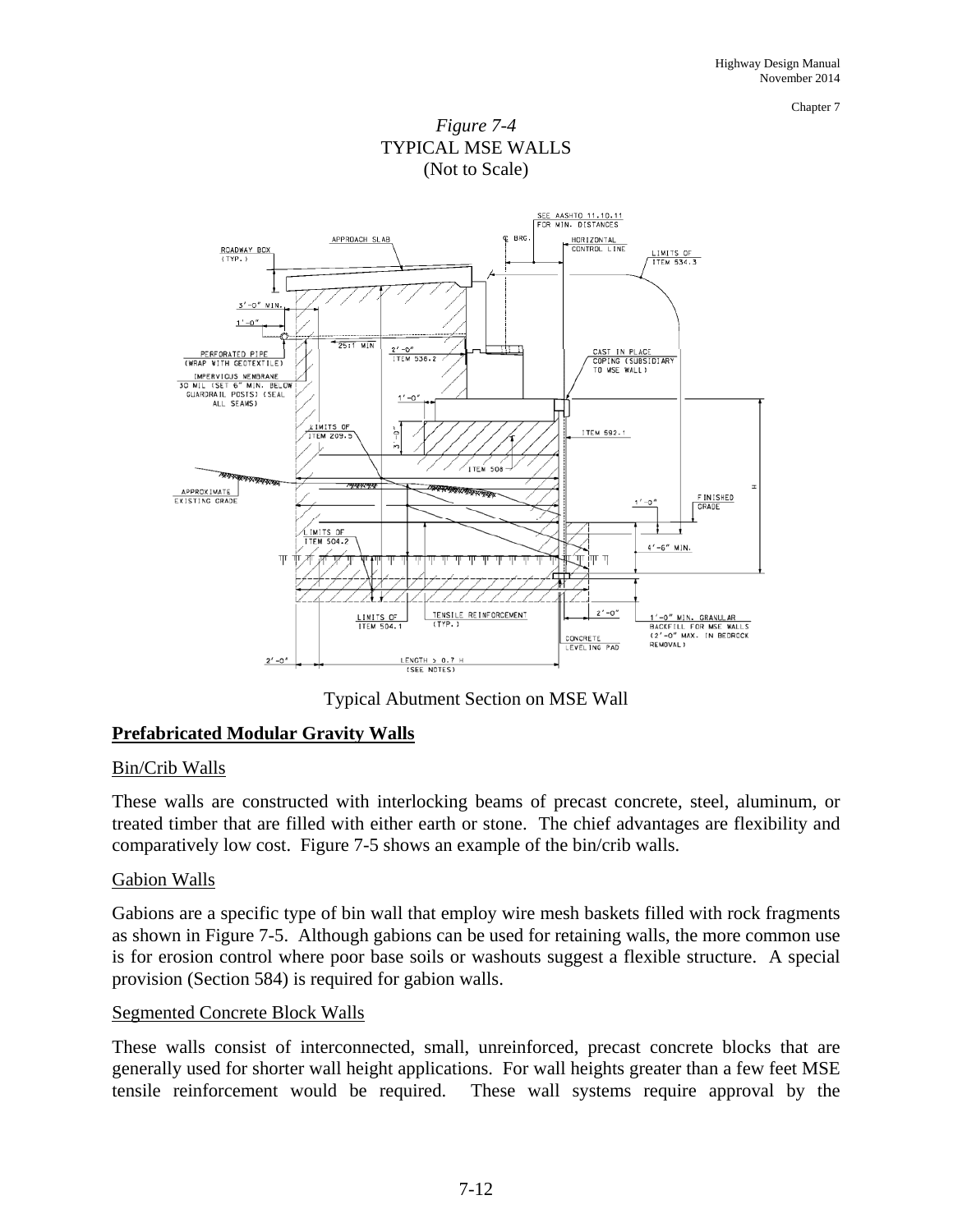Department's Retaining Wall Committee. See the MSE wall section for more information.

Precast Concrete Modular (PCM) Walls

These walls consist of large, reinforced precast concrete modules that are backfilled with granular backfill. PCM walls are proprietary systems that require approval by the Department's Retaining Wall Committee. The Bureau of Bridge Design maintains a list of approved PCM wall systems along with any limitations or restrictions in their use. A special provision (Section 592) is required for PCM walls.



Precast Concrete Modular (PCM) Precast Concrete Bin Wall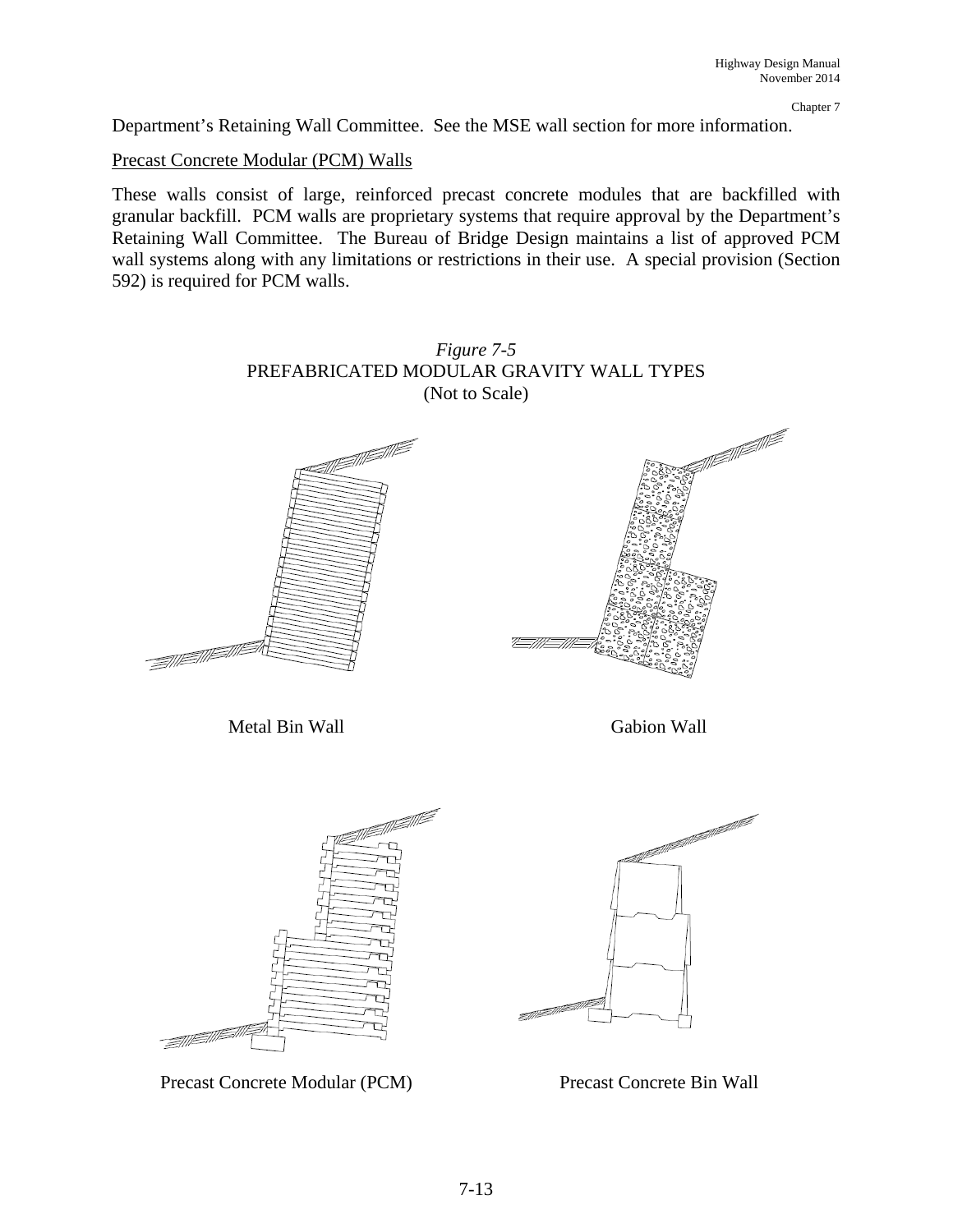#### *Figure 7-6*  RIGID GRAVITY, SEMIGRAVITY CANTILEVER, NONGRAVITY CANTILEVER, AND ANCHORED WALL TYPES (Not to Scale)

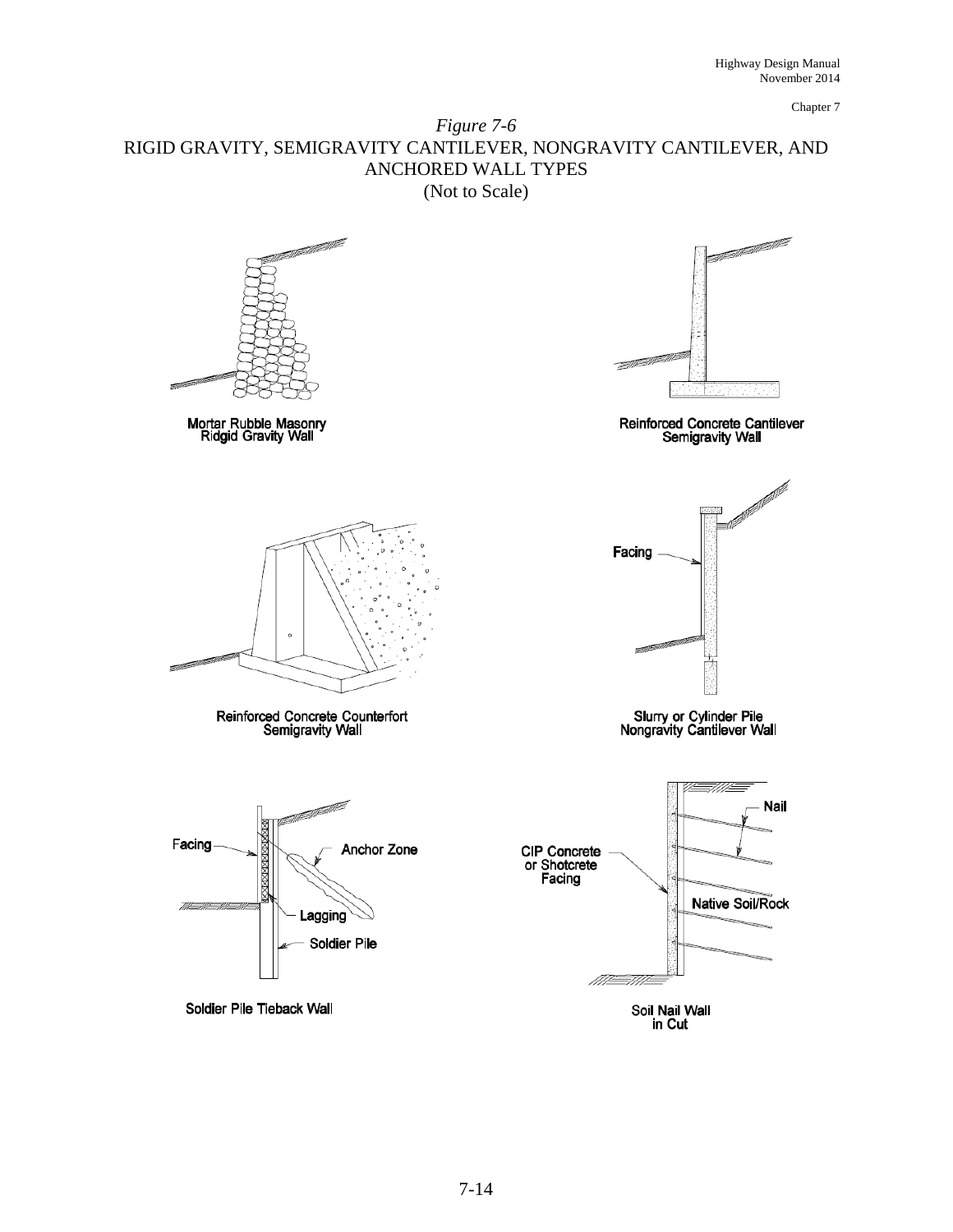#### **Steel Sheet Pile Walls**

Steel sheet walls shown in Figure 7-7 require site conditions where sufficient embedment of the sheets below the wall face can be achieved to provide adequate stability. Steel sheet pile walls that have a large exposed height may require additional support by anchors. This type of wall may be faced with reinforced concrete. These walls are beneficial in steep slopes and where temporary excavation behind the wall is difficult.





Typical Steel Sheet Pile Retaining Wall with Bridge Rail Moment Slab



Typical Steel Sheet Pile Retaining Wall with Architectural Treatment

#### **Drainage Structure Headwalls**

Large drainage pipes require headwalls for support, erosion prevention, and occasionally for hydraulic efficiency. The headwalls shown in the Standard Plans will normally be adequate for most designs. If a special design is required for hydraulic entrance efficiency or energy dissipation at the outlet end, the Hydraulics Section should be consulted.

## *Sound Abatement Walls and Berms*

Noise abatement in New Hampshire is generally in the form of a sound abatement wall or an earth berm. The locations of these barriers are carefully selected based on their ability to meet a set of specific criteria set forth by the NHDOT and FHWA, see Chapter 11 for additional information. An area is not considered eligible unless it meets all of the criteria in the Department's Noise Policy:

```
http://www.nh.gov/dot/org/projectdevelopment/environment/units/program-
management/documents/2011NHDOTNoisePolicy.pdf.
```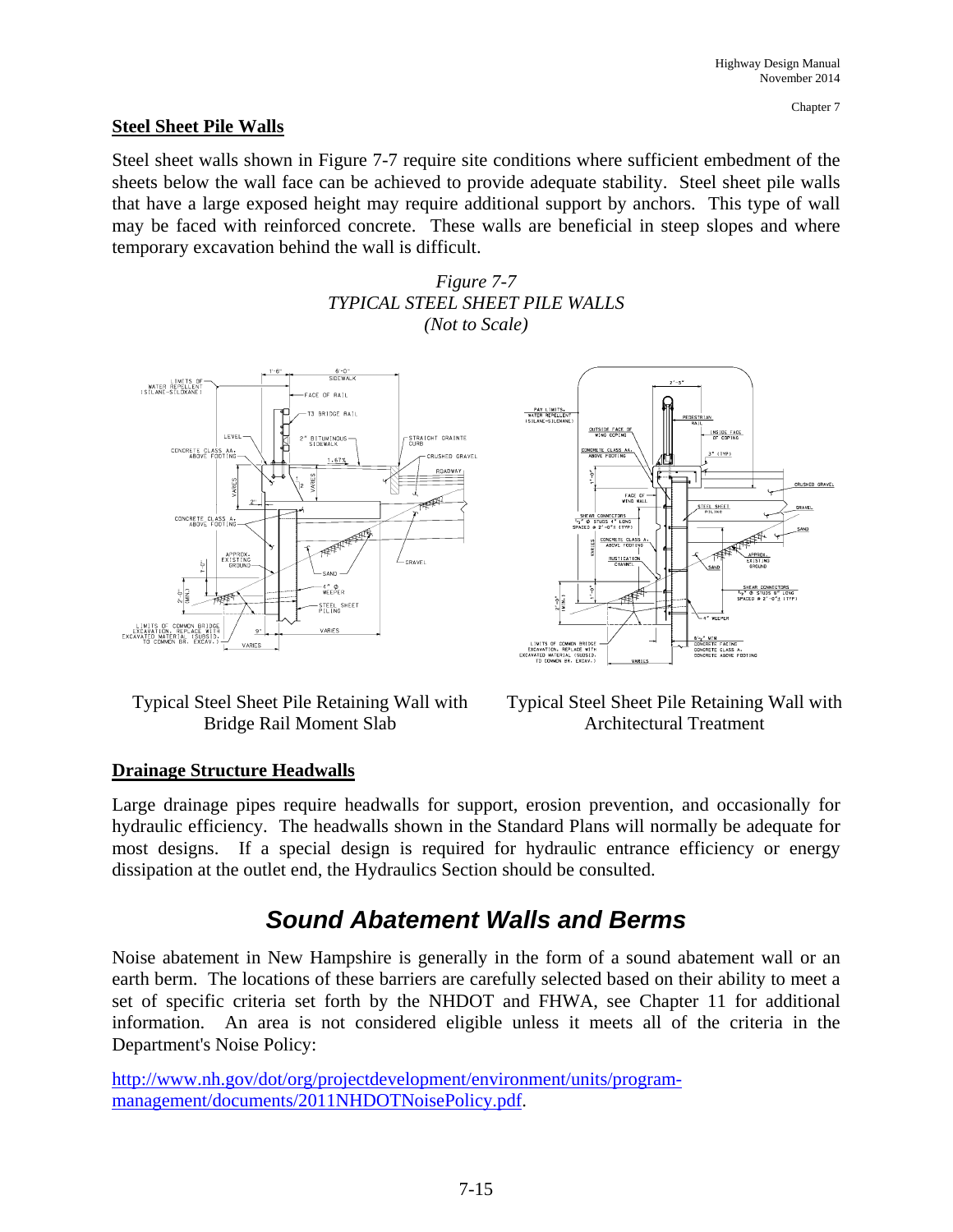The location of a sound abatement wall or berm is determined by the highway designer in coordination with the environmental Air and Noise Program Manager to obtain the required noise abatement. Sound abatement structures should be located outside the clear zone if sufficient corridor width is available or protected by a barrier system, and must be located within the right-of-way for future maintenance. In space restricted areas, a combined, integral, vehicular barrier and sound abatement wall system may be required. The location and design of sound barriers must consider all of the other roadway, structure and environmental resources within the project.

The design of sound abatement walls should consider maintenance and aesthetics. Where walls are positioned significantly away from the roadway, a maintenance road adjacent to the wall should be considered. These maintenance roads are typically constructed with select materials with humus and seed placed over the roadway. In some instances access doors for maintenance are also required. Aesthetically, the walls should avoid abrupt changes in direction and in the top line of the wall profile. See the sound abatement wall detail sheets relative to maximum vertical steps for the walls.

There are many different types of sound abatement walls. The most common type of sound abatement wall is the wood panel (timber) wall with drilled shaft foundations. The Bureau of Bridge Design has developed standard timber sound abatement wall details, including their foundation configurations (except for shaft depths). These details should be useable for all timber sound abatement walls less than 25 feet in height with minor plan changes; Bridge Design should be consulted to verify the selected wall can be used. These details can be found on online at: http://www.nh.gov/dot/org/projectdevelopment/bridgedesign/detailsheets/index.htm.

The drilled shaft lengths cannot be standardized because of variations in subsurface conditions and ground surface topography along the wall. The Bureau of Materials and Research should be contacted to perform a subsurface investigation and to design the drilled shaft lengths once the sound abatement wall location, wall heights and cross section geometry have been determined and finalized. A special provision (Section 509) is required for the drilled shaft construction.

## *Sign, Light, Signal, and ITS Supports*

The structures for breakaway signs, luminaries, and traffic signals are usually standard items, designed by the manufacturer and approved for NHDOT use by FHWA. Most foundations for these appurtenances are standard designs approved for normal soil conditions and some are shown in the *Standard Plans for Road and Bridge Construction (9)*. Refer to AASHTO publication, *Standard Specifications for Structural Supports for Highway Signs, Luminaries, and Traffic Signals (5)* for additional details.

The preliminary foundation design for high-mast lighting, overhead sign structures, or other heavy steel supports is provided by the Bureau of Bridge Design during the design phase. The Bureau of Materials and Research is involved in the preliminary designs when subsurface information is needed and/or foundation recommendations are needed. This allows an estimated quantity to be included in the contract plans. The final design of these foundations are completed by the Contractor and reviewed and approved by the Bureau of Bridge Design. The designer should be aware of the preliminary dimensions to avoid conflicts with new or existing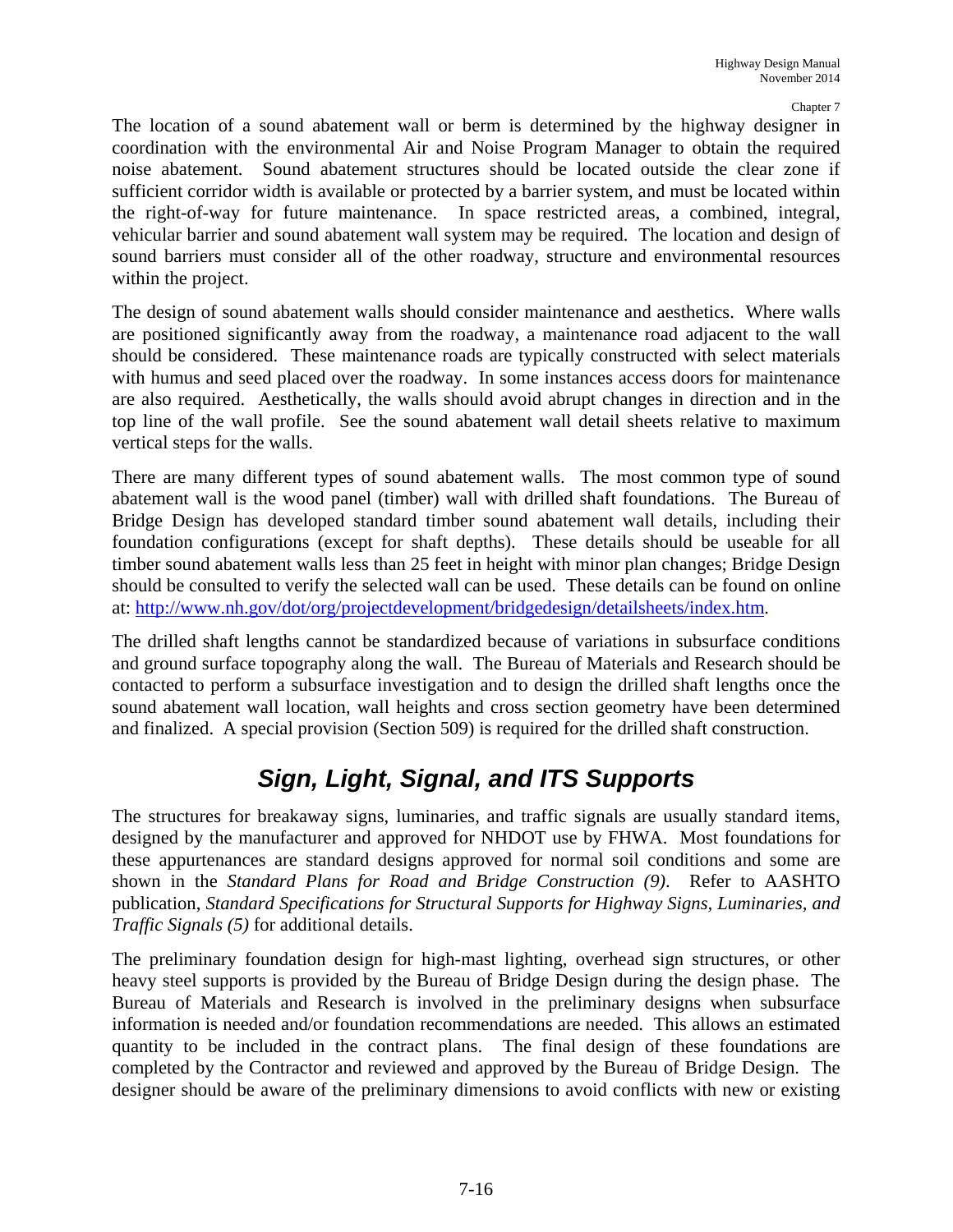underground installations and the potential hazards for vehicles if the foundation is within the clear zone. (See the NHDOT Bridge Design Manual *(6)*, Chapter 10, Section 10.3, "Overhead Sign Structures" for design requirements and coordination.) Signal supports, although they are considered a fixed obstruction, are allowed within the clear zone without requiring protection by barrier (they can be placed a minimum of 7 feet from the edge of pavement with guardrail or curb and 10 feet without guardrail or curb). Consult the *Manual on Uniform Traffic Control Devices* (MUTCD) *(10)*, Section 4D, "Lateral Offsets of Signal Supports and Cabinets" for additional guidance.

The placement of Intelligent Transportation Systems such as Closed Circuit Television Cameras (CCTV), Dynamic Message Signs (DMS), Variable Speed Limit Signs (VSL) and Road and Weather Information Stations (RWIS) is determined by the Transportation Systems Management and Operations Center (TSMO). The support structures and foundations for CCTV and DMS are designed by the Bureaus of Bridge Design and Materials and Research. Support structures and foundations for RWIS are designed by the Contractor. For additional details on design responsibilities and coordination during construction, see the Bridge Design Manual, Chapter 10 on line at: http://www.nh.gov/dot/org/projectdevelopment/bridgedesign/documents.htm.

### *Reinforced Soil Slopes*

A reinforced soil slope (RSS) consists of regularly spaced layers of extensible reinforcement (i.e. geogrid) placed horizontally in the embankment fill to a depth (or length) necessary to satisfy internal and global stability requirements. A RSS is generally considered for a fill slope that is steeper than 1-1/2H:1V. Backfill for the RSS is granular backfill (Item 209.4). A RSS is a possible alternative to a retaining wall and is particularly well-suited where settlement is anticipated and foundation excavations are difficult. A RSS should not be used where utilities, drainage or other feature must be constructed within the reinforced zone unless their installation can be adequately coordinated. Guardrail, fence posts and other similar features can be installed within the reinforced soil zone, but must be accounted for in the design. A vegetative facing for the RSS can be provided, but requires special details that depend upon the slope angle. A RSS should be designed or reviewed by the Bureau of Materials and Research.

### *Roadway Pavement Structure*

The roadway pavement structure is the combination of base courses (e.g., sand, gravel, crushed gravel, crushed stone coarse, crushed stone fine) and surface courses (i.e. pavement) necessary to support traffic loads and distribute it to the subgrade or roadbed.

The process for determining the pavement structural components is described briefly in Chapter 4, Alignment and Typical Sections. The process requires that the Bureau of Highway Design prepare an analysis based upon the Average Daily Load (ADL) furnished by the Bureau of Traffic, coordinate with the Bureau of Materials and Research, and obtain approvals from FHWA as part of the PS&E process. To request a formal Pavement Recommendation, see Chapter 2.

The pavement structure design is based upon the variables of ADL, Regional Factor, Soil Support Value, Structural Layer Coefficient, frost penetration, and material availability. There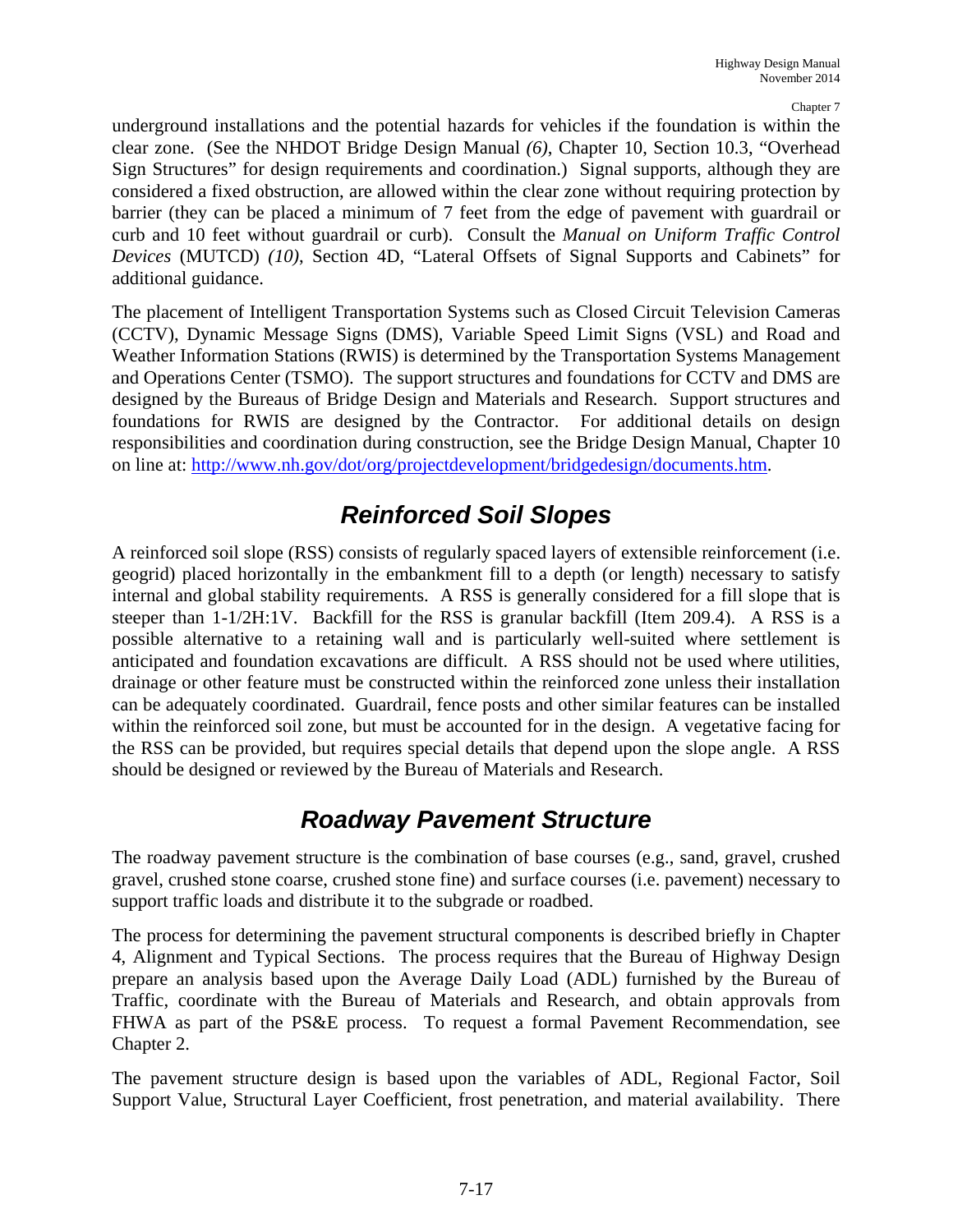are other factors affecting pavement structure decisions, which may override the technical conclusions of the designer, therefore the recommended structural design is tentative until it has final approval from the Highway Design Chief.

Appendix 7-1 is shown as a reference guide. The designer's conclusions are subject to review until the design is approved. (Note: The AASHTO Chart 400-2 referred to in Appendix 7-1 is contained in the *1972 Interim Guide for the Design of Pavement Structures (7)*.

Pavement can also be reclaimed by scarifying the existing pavement, if necessary, and pulverizing the existing pavement together with base course materials, or additional stone. This process is called full depth reclamation (FDR). The homogeneous mixture is graded, compacted, and then new pavement is placed. For FDR it should be noted that the material will be increased in depth by a "fluff" factor of about 10%, so if a 12" reclaimed stabilized base were specified, the material, after reclamation, would be about 13.2" thick. Including the depth of the new pavement this could increase the overall depth of the structural section significantly. FDR results in an increase in grade and the designer should be aware of any issues that elevation changes could present relative to guardrail heights, drainage, driveway matches, wetland permitting, traffic control, etc. FDR is not applicable for every roadway and every project. Asphalt coring with base course sampling must be performed to evaluate the existing pavement structure and the soils below the pavement to determine if FDR is applicable. Coring and sampling is performed as part of the Pavement Recommendation.

Another alternative to FDR is called a "sandwich" treatment. This treatment consists of placing 8 to 12 inches of crushed gravel over the existing pavement and repaving with a new binder and wearing course thus creating a "sandwich". In some cases, a mixture of gravel and cold plane millings (RAP) or just millings (RAP) may be used in lieu of crushed gravel. The millings (RAP) generally require processing (crushing and screening) before they can be used. This treatment also increases the grade so impacts to existing structures must also be considered but it should be considered as an option on projects where FDR is not applicable.

Combinations of cold plane and repave and inlay and overlays are effective treatments that may be used to address cracking, rutting, delamination, and other surface distresses. Cold planing (milling) can also be used to restore curb reveals, particularly for urban streets where curb reveal decreases with each overlay. Often the cost of cold planing and replacing the existing wearing course is recovered by eliminating the need for raising curbs, catch basin grates, etc. The pavement that is removed from the milling can also be salvaged to the State and/or retained by the Contractor for use as RAP in the new mix. Close coordination is required between the Bureau of Highway Design, the Bureau of Materials and Research, the Bureau of Construction, and the Maintenance District Office to derive maximum benefits from cold plane and pave operations, proper salvage, and reuse of the millings (RAP).

For projects involving rehabilitation type treatments like cold plane and pave or remove and replace, the designer should consider salvaging the millings (RAP) or excavated pavement back to the State at the nearest District maintenance patrol shed. This material is valuable to the State and can be processed and mixed with virgin materials for use as shoulder gravel/backup, base courses for sandwich or box cuts, and cold mix pavement. A calculation needs to be performed to determine if there will be sufficient quantity of millings generated to make salvaging possible. The Contractor is allowed to retain enough millings to use as RAP in the production of the new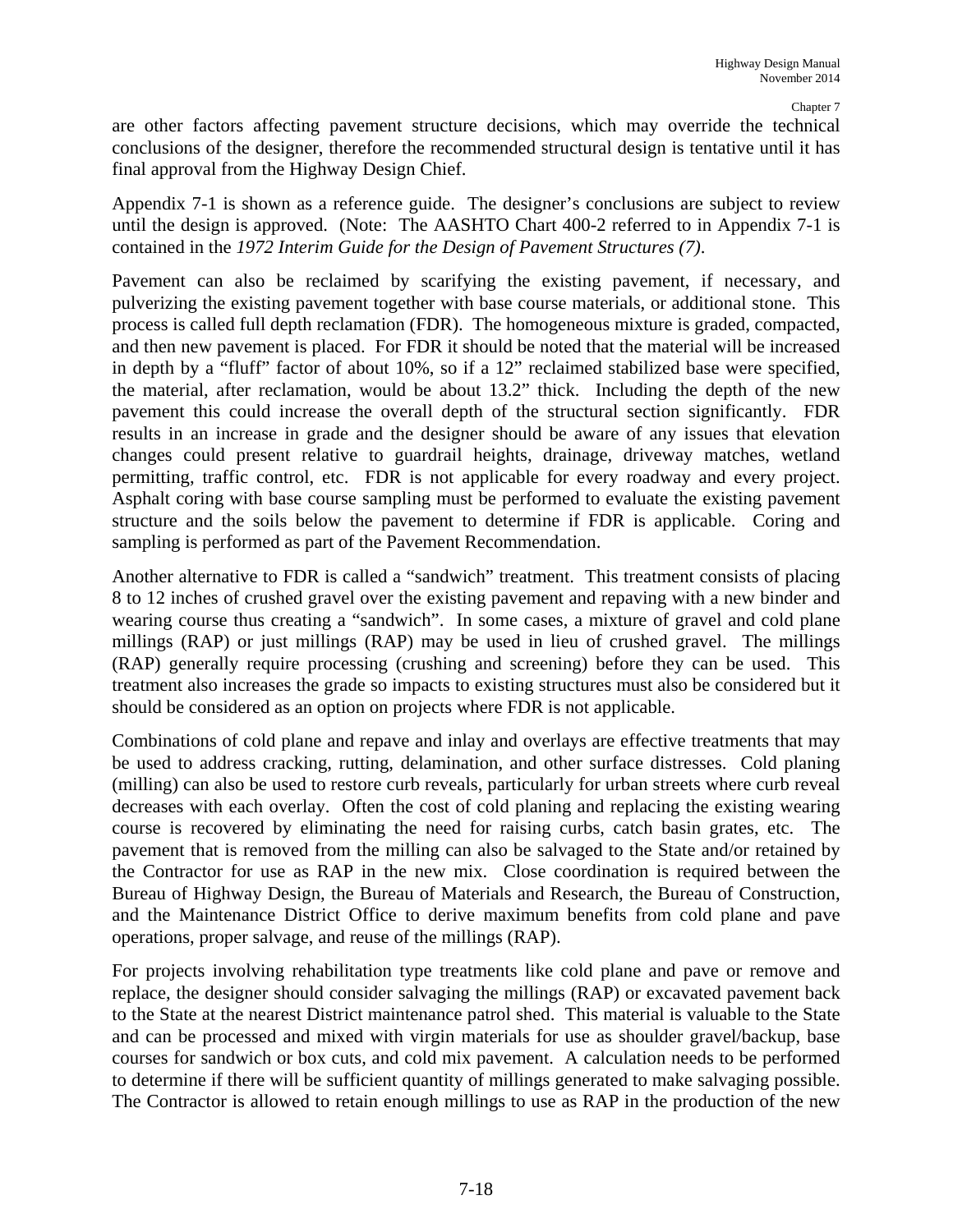mix. This amount is estimated at 30% of the total tonnage of new pavement on the project. Any excess above this amount may be salvaged to the State. The designer should quantify the salvageable amount and work with the District Maintenance Office to select the salvage location. The salvage location must be located within 10 miles of the project.

Additional information about recycling pavement is compiled in the FHWA publication, *Pavement Recycling: Executive Summary and Report (8)*.

Wheel path rutting and pavement shoving can occur in areas of high traffic, large percentages of trucks, areas of tight turning radius, and hard vehicle braking. The use of high strength pavement (Item 403.1109) must be considered for these locations to prevent rutting and shoving from developing, or considered to rehabilitate an existing pavement. High strength pavement is produced at the hot mix plant by substituting a polymer modified binder (e.g. PG 76-28 or PG 64E-28) for the conventional binder (e.g. PG 58-28 or PG 64-28) that is typically used. High strength pavement does not entail a special mix design and for this reason it may be specified for all mix types including wearing course, binder, and bridge base. The use of high strength mix has increased over the years to the point where it is standard practice for signalized intersections, roundabouts, traffic circles, toll plazas, off ramps, collector distributor roads, on ramps, steep grades, and snowmobile crossings. In extreme applications, high strength is specified for both the binder and wearing courses. If the existing pavement exhibits rutting and shoving, cold planing must be performed to remove the failed pavement prior to replacing it with high strength.

Over the past 10 years or so the Department has been employing pavement preservation techniques to "keep good roads good". Pavement preservation includes the timely application of preventative maintenance treatments such as micro surfacing, chip seals, bonded wearing course (Nova Chip<sup>™</sup>), thin lift hot mix asphalt (HMA) overlays, use of polymer modified binders and asphalt rubber modified binders, in place recycling methods (hot and cold), and crack sealing, to restore the roadway to new condition before more costly rehabilitation or reconstruction is required. The success of pavement preservation is highly dependent on applying the right treatment to the right road at the right time in order to maximize the financial benefit. Candidate/project selection, surface preparation, materials, and construction quality is of the upmost importance. Candidate selection and the use and applicability of these treatments is evaluated on a project specific basis by the Bureau of Materials and Research with specific recommendations being contained in the Pavement Recommendation report.

In addition to providing the recommended pavement structure and/or treatment, the Pavement Recommendation report also contains other project specific information such as the any coring and base course sampling that was performed, recommended asphalt binder grade(s), guidance with respect to the use of QC/QA (Item 403.1100X) versus Method Specifications (Item 403.11), level of QC/QA Ride Smoothness testing, the use of Pavement Joint Adhesive (Item 403.6) and Material Transfer Vehicle (MTV) (Item 403.4), the use of High Strength pavement (Item 403.1109), and any applicable Special Provisions that may be required for the project. The use of QC/QA or Method paving specifications should also be verified with the Bureau of Construction. The total tonnage of pavement should be evaluated to verify it meets the minimum quantity for QC/QA pavement, see section 403 of the Standard Specifications for more information.